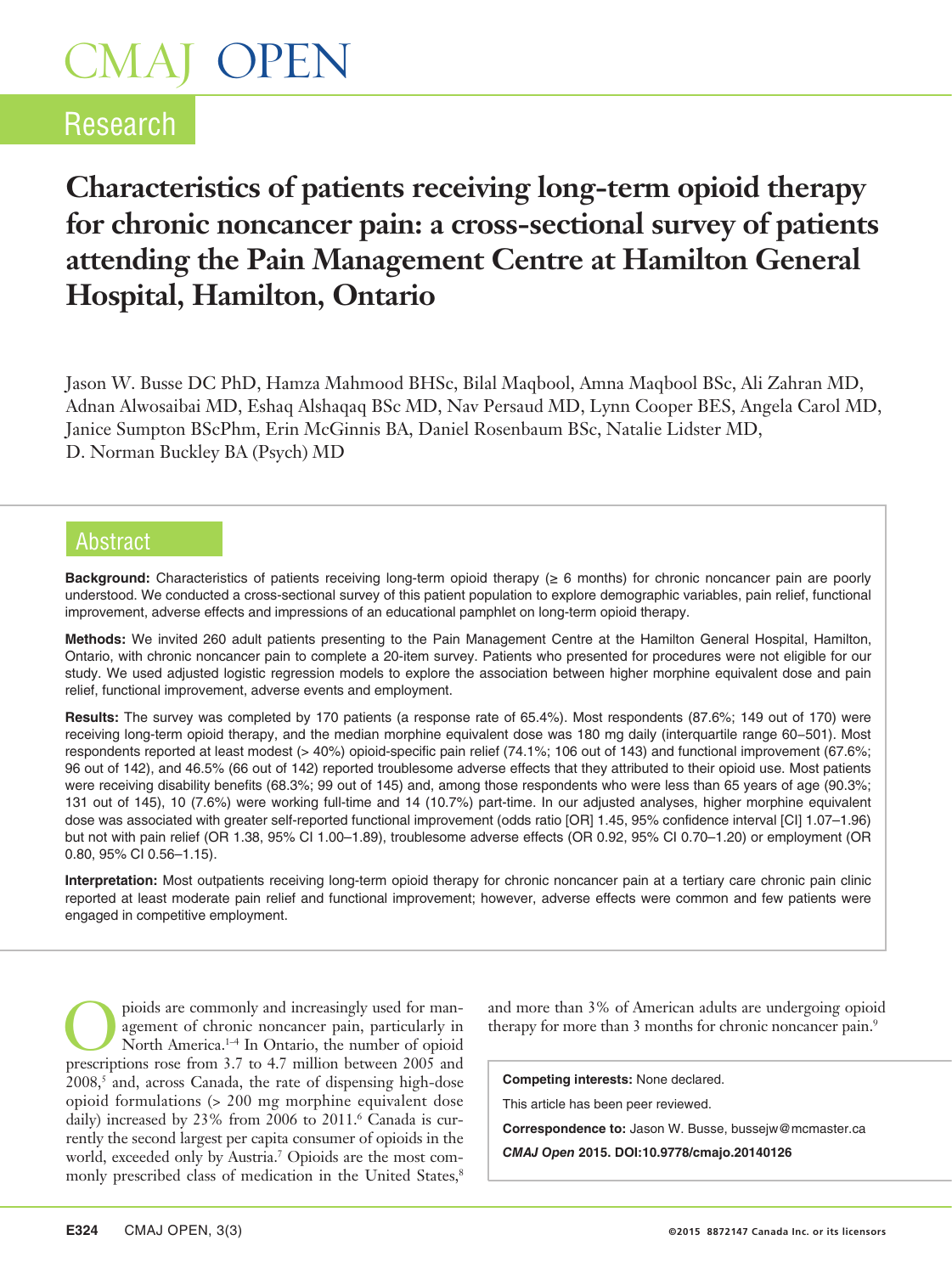Research CMAJ OPEN

Despite the common use of long-term opioid therapy for chronic noncancer pain, little is known about the effectiveness of this approach, and only a few studies have captured the perspective of unselected patients. A meta-analysis of randomized controlled trials (RCTs) involving opioid treatment for chronic noncancer pain reported that the average follow-up period was only 5 weeks.<sup>10</sup> Furthermore, chronic noncancer pain has been reported as the primary cause for years lived with disability;<sup>11</sup> however, many trials systematically exclude patients in receipt of disability benefits because of concerns that secondary gain will reduce treatment effects.<sup>12</sup>

These limitations preclude confident generalizability of the patient characteristics in trial settings to real-world settings. To determine the characteristics of patients receiving longterm opioid therapy for chronic noncancer pain, we surveyed patients attending the Pain Management Centre at the Hamilton General Hospital in Hamilton, Ontario. Our objective was to explore demographic variables and provide preliminary insights about clinical outcomes among patients undergoing long-term opioid therapy; specifically, pain relief, functional improvement and adverse effects. We also solicited patient impressions of an educational pamphlet regarding long-term opioid therapy.

#### **Methods**

We administered a cross-sectional survey to establish the demographic characteristics of patients receiving long-term opioid therapy for chronic noncancer pain, the types of narcotics prescribed and duration of opioid therapy, employment and disability benefit status, and self-reported pain relief, functional improvement and adverse events attributed to opioid therapy. We also explored the concordance between patient-reported opioid use and their clinical records.

We provided a 2-page educational pamphlet titled "Are you thinking about taking opioids (painkillers) for your pain?" [\(Appendix 1, available at www.cmajo.ca/content/3/3/E324/](http://www.cmajopen.ca/content/3/3/E324/suppl/DC1) suppl/DC1) to elicit patient impressions of this material (i.e., was the information helpful, comprehensive and succinct). This pamphlet was developed to provide pertinent information and encourage informed decision-making for patients considering opioid therapy for their chronic pain, and was previously tested among a group of 20 Canadian patients with chronic noncancer pain who were not receiving opioid therapy.13 We administered this pamphlet to patients undergoing long-term opioid therapy to acquire insights from those patients with practical experience in using opioids to manage their chronic noncancer pain.

### **Setting**

The Pain Management Centre at the Hamilton General Hospital.

### **Participants**

We approached adult patients  $(≥ 18$  yr of age) who presented to the Pain Management Centre. Patients who were attending for procedures (e.g., nerve blocks) were not approached to

avoid disrupting the operating room schedule. We surveyed all patients who provided verbal informed consent, but we only included patients with chart-confirmed, long-term opioid use  $(≥ 6$  mo) in our analyses.

# **Questionnaire development**

With the assistance of epidemiologists and content experts, and reference to previous literature,<sup>14,15</sup> we developed a 20-item, English-language questionnaire to examine characteristics of patients receiving long-term opioid therapy for chronic noncancer pain (Appendix 2, available at www.cmajo.ca/content/3/3/E324/ [suppl/DC1\). Our questionnaire framed response options for](http://www.cmajopen.ca/content/3/3/E324/suppl/DC1)  attitudinal questions with a 5-point Likert scale (strongly agree, agree, undecided, disagree, strongly disagree), because a previous report showed that closed-ended questions resulted in fewer incomplete questionnaires than open-ended formats.16

We pretested the final questionnaire with 4 patients receiving opioid therapy for chronic noncancer pain and asked them to comment on the clarity and comprehensiveness of the questionnaire, and the time required to complete it. No changes were recommended.

# **Questionnaire administration**

From May 13 to August 14, 2013, 1 of 3 undergraduate students (HM, BM or AM) attended the Pain Management Centre on one of 16 days during which a pain clinic was booked. Students were available at the clinic for 3 full clinic days and 13 half-days. The Pain Management Centre is the only university-affiliated pain clinic in a referral area from the Niagara region to Guelph, Ont., and its surrounding areas, which has a population of over 2.5 million. It is an outpatient pain treatment centre that sees about 13 000 patient visits per year. The faculty includes 7 anesthesiologists and 1 physiatrist.

Each patient who presented to the pain clinic when a student was present was invited to complete our 20-item survey. Patients were informed that the purpose was to collect data on basic demographics, their experiences with opioid use and their impressions of an educational pamphlet regarding opioids for chronic noncancer pain. We also asked patients to report any opioids they were currently prescribed and we confirmed this information, as well as opioid dose and the patient's primary concern, through chart reviews by an anesthesiologist (AZ, AM or EA). Patients were informed that they were under no obligation to complete the survey. For those who consented, the survey was administered on presentation to the clinic and collected immediately. We selected this population because we believed that they represented typical patients attending an urban tertiary care chronic pain clinic. Approval for our survey was granted by the McMaster Research Ethics Board (REB No. 12-698).

#### **Analysis**

We generated frequencies for all collected data. Categorical data were reported as proportions, and continuous data as means and SDs if normally distributed and as medians and interquartile ranges (IQRs) if not. The difference between categorical variables was assessed using the Fisher exact test, and normality of continuous data was confirmed with the Sha-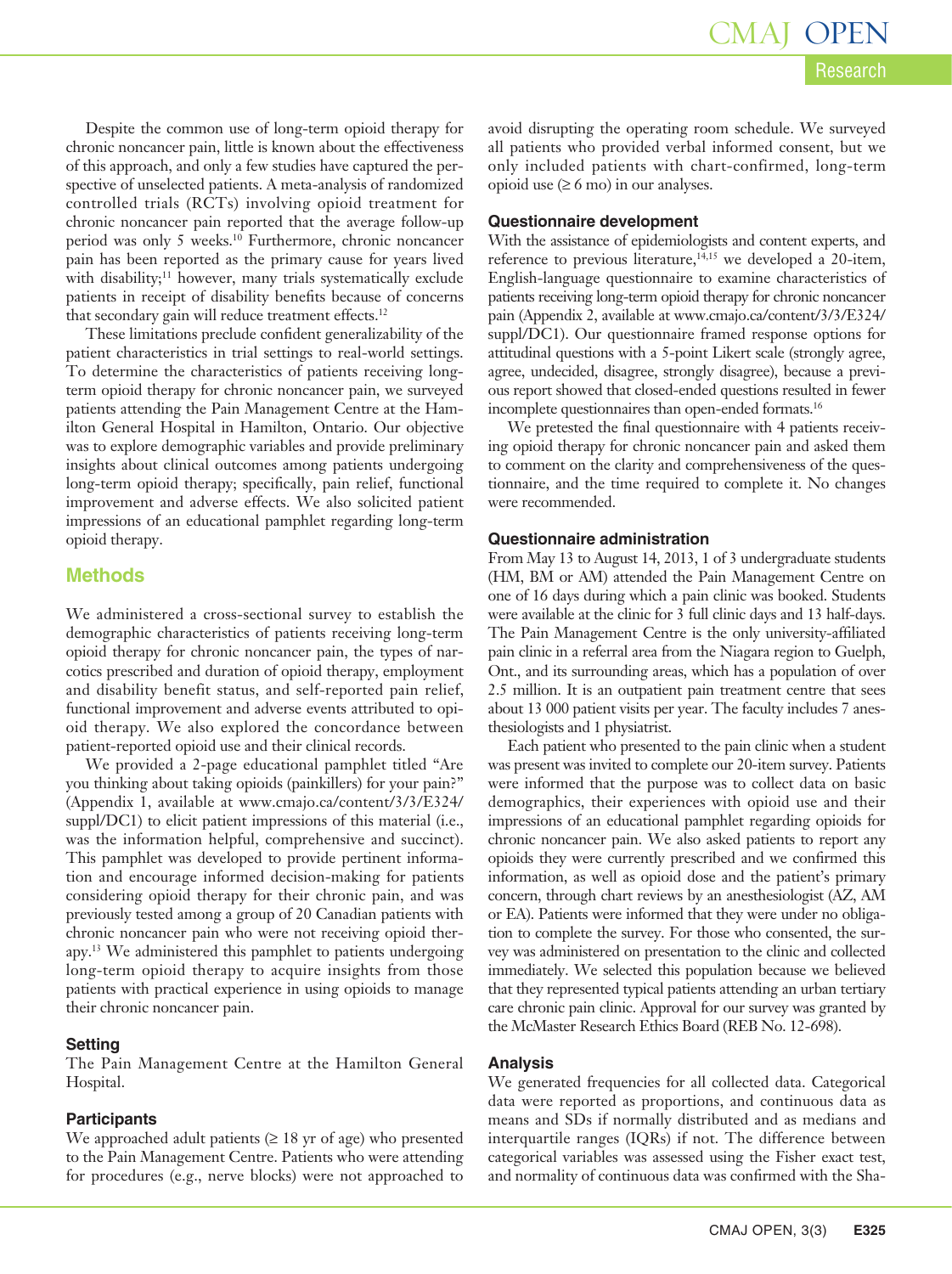### Research

piro–Wilk test. We calculated the morphine equivalent dose for each prescribed opioid by multiplying the quantity times the strength (i.e., milligrams per unit dispensed) times drugspecific conversion factors using an online calculator developed by the Washington State Agency Medical Directors' Group.17 In 2007, the Washington State Agency Medical Directors' Group recommended that opioid therapy for chronic noncancer pain should not exceed 120 mg morphine equivalent dose daily.18 In 2010, the *Canadian Guideline for Safe and Effective Use of Opioids for Chronic Non-Cancer Pain* defined the 200 mg morphine equivalent dose as a "watchful" dose.19,20 We calculated the proportion of chronic noncancer pain patients receiving long-term opioid therapy that exceeded these thresholds.

The Initiative on Methods, Measurement, and Pain Assessment in Clinical Trials advised that 30%−41% pain relief is likely to be meaningful in patients with chronic noncancer pain.<sup>21</sup> Therefore, we set a threshold of greater than 40% to indicate moderate pain relief, and we used the same threshold for functional improvement. To examine the association of morphine equivalent dose with pain relief (< 40% v.  $\geq 40\%$  relief of pain), functional improvement (< 40% v. ≥ 40% improvement), employment (not employed v. full- or part-time employment) and self-reported adverse events (problematic v. not problematic), we used univariable and multivariable (adjusted for age and level of education) logistic regression analyses. Because of the skewed non-normal distribution of morphine equivalent dose, we log-transformed these data for analysis, and approximation to the normal distribution was confirmed with a Shapiro–Wilk test  $(p = 0.43)$ . We hypothesized, a priori, that higher morphine equivalent dose would be associated with better outcomes and a greater risk of adverse events, that higher education would be associated with better outcomes and less troublesome adverse events, and that older age would be associated with worse outcomes and a greater risk of adverse events. We calculated that we would need at least 30 completed surveys that endorsed the least common outcome category for each dependent variable to ensure that our regression model was reliable (10 respondents for each independent variable considered). $22$ Our regression model for employment was adjusted only for age and morphine equivalent dose, because only 24 patients were employed. The variance inflation factor for our independent variables was less than 2 for all regression models, which showed that there was no substantial multicollinearity.<sup>23</sup> We explored the association between reporting 40% or more relief of pain or 40% or more improvement in function and employment status among respondents who were less than 65 years of age using the Spearman rank correlation (ρ). All comparisons were 2-tailed, and we set our level of significance at  $p < 0.05$ . We performed all analyses using PASW Statistics 18 statistical software (SPSS Inc., Quarry Bay, Hong Kong).

### **Results**

We invited 260 patients who attended the Pain Management Centre with chronic noncancer pain to complete our survey; 170 gave informed consent for access to their medical records and provided a completed survey for a (response rate of 65.4%; Figure 1). Of these, 161 respondents reported that they had a prescription for opioids; however, a chart review revealed that only 154 respondents were actually prescribed an opioid.

Most respondents (96.7%, 149 of 154) with a confirmed prescription were receiving long-term opioid therapy  $(≥ 6 months)$  and, of these patients, 57.9% had been prescribed opioids for more than 5 years (Table 1). A chart review of the 149 patients engaged in long-term opioid use showed that 26 patients failed to report a confirmed prescription for opioids, 30 reported receiving an opioid that they were not and 23 reported use of a drug they mistakenly believed was an opioid (e.g., gabapentin) (Table 2). Respondents were only asked to complete the majority of the survey questions if they were receiving long-term opioid therapy, and 2 patients who falsely believed that they were not prescribed any opioids did not complete most of the survey and were excluded from subsequent analyses.

Most patients prescribed long-term opioid therapy were female (62.1%) with a mean age of 53 (SD 13) years (Table 1). Opioid dose among patients was not normally distributed (Shapiro-Wilk test,  $p < 0.01$ ), and the median morphine equivalent dose was 180 mg daily (IQR 60−501). The majority of respondents (64.3%) exceeded the threshold of 120 mg morphine equivalent dose daily that was recommended by the



**Figure 1:** Flow chart for patient selection.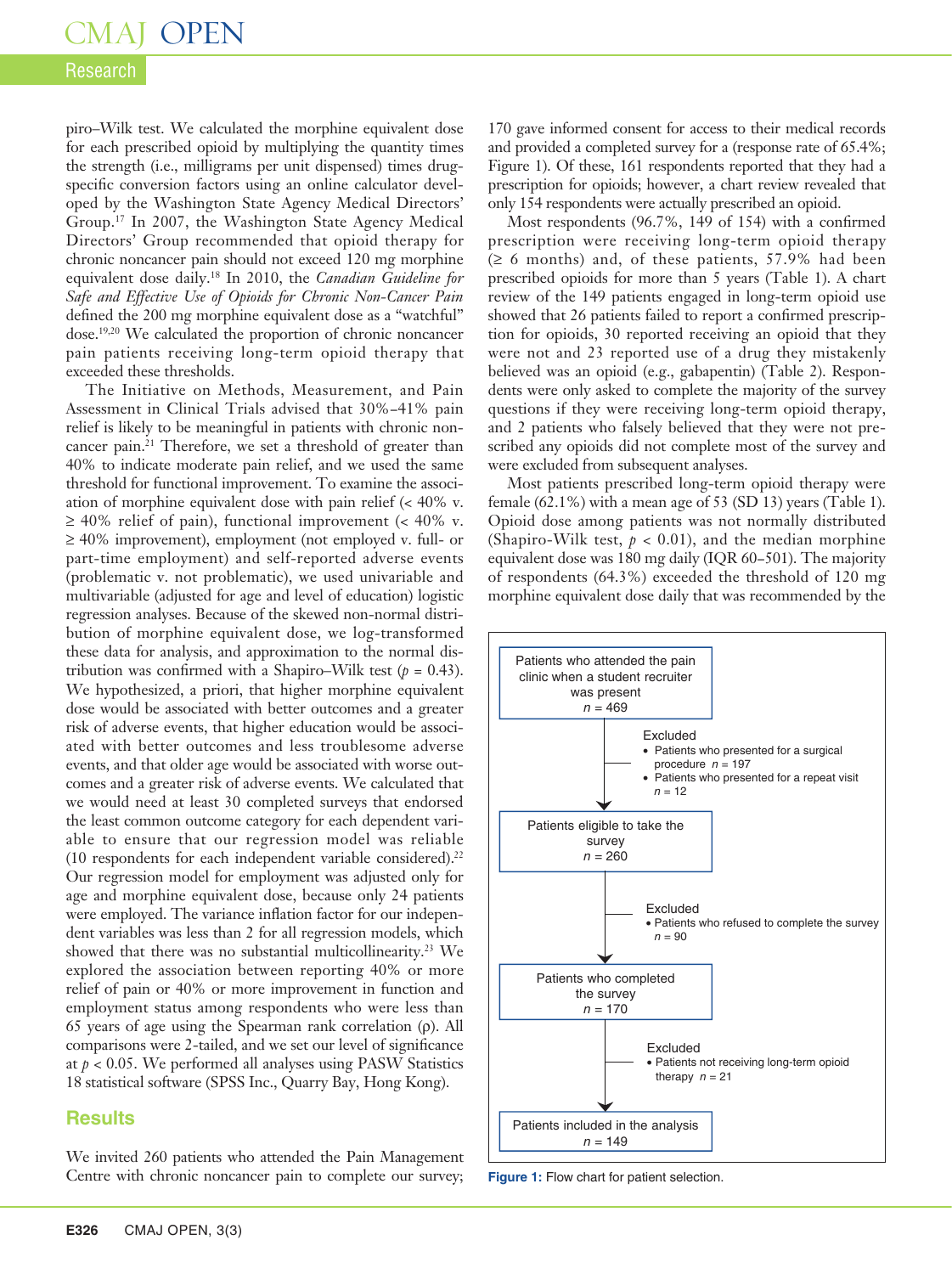Washington State Agency Medical Directors' Group,<sup>18</sup> and 46.8% of respondents exceeded the watchful dose threshold of 200 mg morphine equivalent dose daily suggested by the Canadian opioid guideline.<sup>20</sup>

| Table 1: Participant characteristics ( $n = 145$ )*           |                          |  |  |  |
|---------------------------------------------------------------|--------------------------|--|--|--|
| Characteristic                                                | No. (%) of participants† |  |  |  |
| Age, yr; mean ± SD                                            | $52.5 \pm 13.1$          |  |  |  |
| Gender                                                        |                          |  |  |  |
| Female                                                        | 90 (62.1)                |  |  |  |
| Male                                                          | 55 (37.9)                |  |  |  |
| <b>Educational level</b>                                      |                          |  |  |  |
| High school not completed                                     | 26 (17.9)                |  |  |  |
| High school graduate                                          | 41 (28.3)                |  |  |  |
| College degree                                                | 55 (37.9)                |  |  |  |
| University degree                                             | 23 (15.9)                |  |  |  |
| Duration of opioid use                                        |                          |  |  |  |
| 6 mo to 1 yr                                                  | 12 (8.3)                 |  |  |  |
| $1-5$ yr                                                      | 49 (33.8)                |  |  |  |
| $> 5 - 10$ yr                                                 | 44 (30.3)                |  |  |  |
| $>10$ yr                                                      | 40 (27.6)                |  |  |  |
| Opioid use                                                    |                          |  |  |  |
| Hydromorphone                                                 | 52 (35.9)                |  |  |  |
| Oxycodone                                                     | 51 (35.2)                |  |  |  |
| Codeine                                                       | 17 (11.7)                |  |  |  |
| Fentanyl                                                      | 16 (11.0)                |  |  |  |
| Methadone                                                     | 16 (11.0)                |  |  |  |
| Morphine                                                      | 16 (11.0)                |  |  |  |
| Tramadol                                                      | 8(5.5)                   |  |  |  |
| Daily morphine equivalent dose,<br>mg; median (IQR)           | 180 (60-501)             |  |  |  |
| Presenting clinical condition‡                                |                          |  |  |  |
| Chronic low back pain                                         | 94 (64.8)                |  |  |  |
| Chronic neck pain                                             | 46 (31.7)                |  |  |  |
| Fibromyalgia                                                  | 30 (20.7)                |  |  |  |
| Chronic headaches                                             | 26 (17.9)                |  |  |  |
| Rheumatoid arthritis                                          | 21 (14.5)                |  |  |  |
| Diabetic neuropathy                                           | 12 (8.3)                 |  |  |  |
| Chronic whiplash                                              | 7 (4.8)                  |  |  |  |
| Currently receiving disability (wage<br>replacement) benefits |                          |  |  |  |
| Yes                                                           | 99 (68.3)                |  |  |  |
| No                                                            | 46 (31.7)                |  |  |  |

Note: IQR = interquartile range, SD = standard deviation.

\*Four patients provided incomplete information for 1 or more of the table items, and we restricted our analyses to those patients ( $n = 145$ ) who provided complete information.

†Unless otherwise specified.

‡The total is greater than 145 because patients were allowed to endorse more than 1 response option.

The most common condition for which long-term opioid therapy was prescribed was chronic low-back pain (64.8% of patients) (Table 1). Most participants were receiving disability benefits (68.3%) and, among those who were less than 65 years of age, only 7.6% were working full-time and 10.7% were working part-time hours (Table 1, Table 3). Pain relief was reported more often than functional improvement: 74.1% reported more than 40% relief of pain and 67.6% reported more than 40% improvement in function (*p* < 0.01). Problematic adverse effects associated with opioid use were reported by 46.5% of respondents (Table 3). In an analysis adjusted for age and level of education, a higher morphine equivalent dose was associated with significantly greater self-reported functional improvement (odds ratio [OR] 1.45, 95% confidence interval [CI] 1.07–1.96) but not significantly with pain relief (OR 1.38, 95% CI 1.00-1.89), troublesome adverse effects (OR 0.92, 0.70–1.20) or employment (OR 0.80, 95% CI 0.56– 1.15) (Appendix 3, available at www.cmajo.ca/content/3/3/ [E324/suppl/DC1\). Older age was significantly associated with](http://www.cmajopen.ca/content/3/3/E324/suppl/DC1)  reporting greater functional improvement (OR 1.46, 95% CI 1.05–2.04) and reduced odds of employment (OR 0.59, 95% CI 0.36–0.97) (Appendix 3). We found no association between higher self-reported pain relief and employment ( $\rho = -0.05$ ,  $p = 0.6$ ) or between higher self-reported functional improvement and employment ( $\rho < 0.01$ ,  $p = 1.0$ ).

Seventy-five percent of respondents reported that they were already aware of the information provided in the educational pamphlet. After reading the pamphlet, 7.1% indicated that they were considering stopping opioid therapy and 5.6% reported that they would have decided against long-term opioid therapy if they had read the pamphlet when the option to pursue opioid therapy was suggested. Most respondents felt the pamphlet material was helpful and easy to understand (Table 4).

#### **Discussion**

#### **Main findings**

Many of the patients receiving long-term opioid therapy who attended the Pain Management Centre exceeded the guideline recommendations for the maximum daily morphine equivalent dose or watchful dose. Most patients reported moderate improvements in pain and function; however, troublesome adverse effects were common, and few were engaged in competitive employment. Some patients were unaware of which opioids they were prescribed or mistook nonopioid medications for opioids.

#### **Explanation and comparison with other studies**

We found that patients receiving long-term opioid therapy were often prescribed high doses. A 10-year (1997–2005) study involving adults enrolled in 2 health plans that served over 1% of the US population<sup>24</sup> found that most long-term opioid users received less than a 20 mg morphine equivalent dose daily, which is considerably less than the median of 180 mg morphine equivalent dose daily in our study. However, our sample was a select population of patients attending a chronic pain clinic for chronic noncancer pain. This may be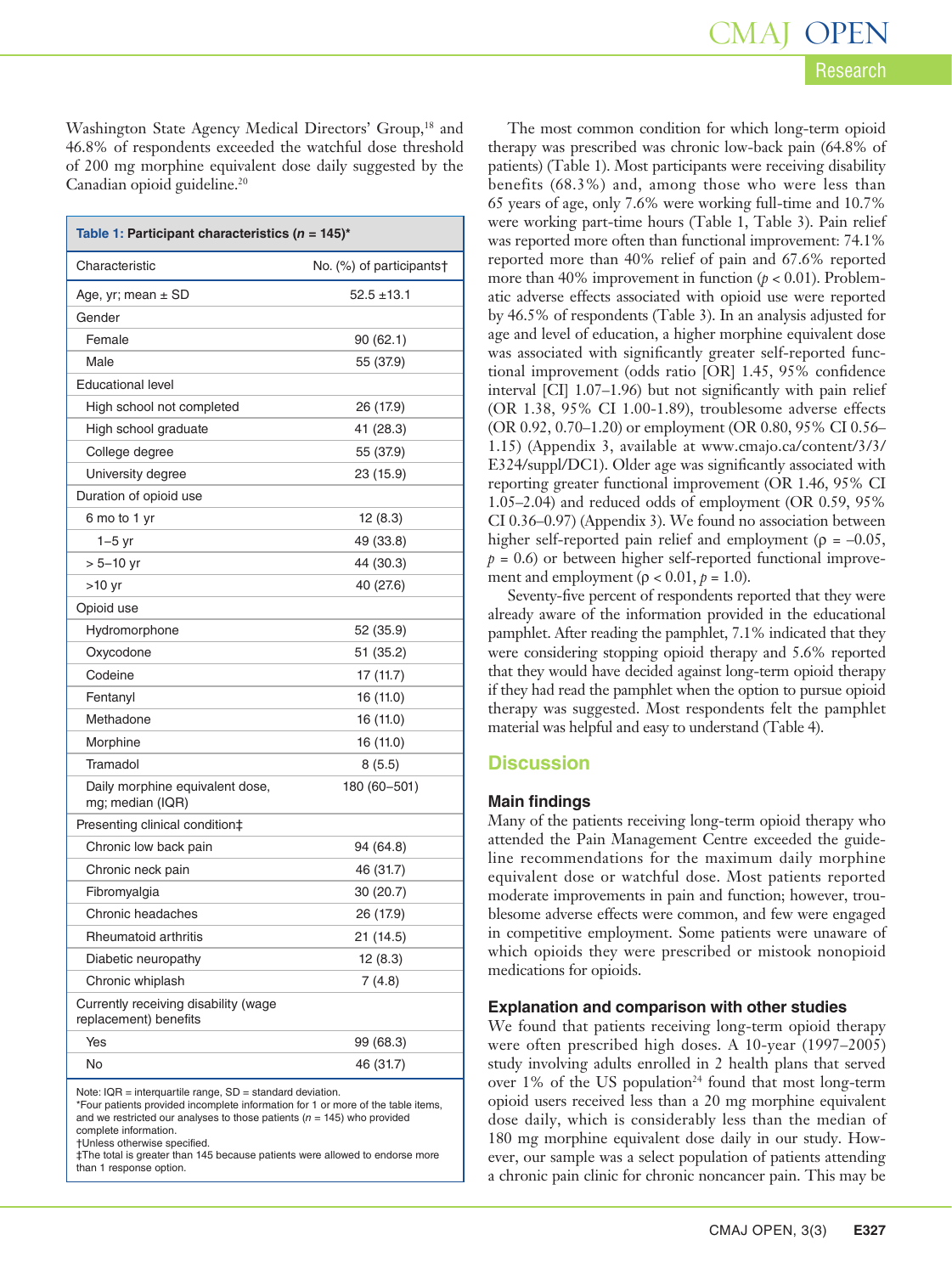### Research

| Table 2: Patient-reported v. confirmed prescriptions for opioids among patients receiving long-term opioid therapy ( $n = 149$ )* |          |           |          |               |           |          |                        |
|-----------------------------------------------------------------------------------------------------------------------------------|----------|-----------|----------|---------------|-----------|----------|------------------------|
|                                                                                                                                   | No. (%)  |           |          |               |           |          |                        |
| Variable                                                                                                                          | Codeine  | Oxycodone | Tramadol | Hydromorphone | Methadone | Morphine | Other opioid           |
| Patients with a confirmed<br>prescription                                                                                         | 17(11.4) | 51(34.2)  | 8(5.4)   | 52 (34.9)     | 16(10.7)  | 16(10.7) | 18(12.1)               |
| Patients who did not report<br>a confirmed prescription                                                                           | 3(2.0)   | 0(0.0)    | 3(2.0)   | 5(3.4)        | 1(0.7)    | 4(2.7)   | $12(8.0)$ <sup>+</sup> |
| Patients who reported a<br>prescription that they did<br>not have                                                                 | 6(4.0)   | 7(4.7)    | 1(0.7)   | 10(6.7)       | 2(1.3)    | 6(4.0)   | 26 (17.4) ‡            |

\*Total numbers across rows are greater than 149 because some patients were prescribed more than 1 opioid.

†These were fentanyl patches in all cases.

‡Respondents listed the following drugs as opioids: desipramine, nortriptyline, gabapentin, baclofen, lorazepam, nabilone, pregabalin, naproxen and duloxetine.

cause for concern given evidence from observational studies that found that patients with chronic noncancer pain who received high-dose opioid therapy were at greater risk for fractures, road trauma and opioid-related mortality.25–29

We found that most of our respondents reported moderate improvement in both pain relief and functional ability with long-term opioid therapy; however, less than 1 in 5 patients were able to sustain even part-time work, and we found no evidence of an association between self-reported improvement in pain and function and gainful employment. Among our respondents, higher morphine equivalent dose was associated with greater self-reported functional improvement but not pain relief or employment. A subgroup analysis within a recent systematic review of strong versus weaker opioids suggested a benefit of stronger opioids over non-narcotic analgesics in pain relief but not functional restoration.<sup>10</sup> However, this positive result was based on 2 trials with important limitations,30 and the subgroup analysis failed to meet important criteria for credibility.31 Older age was paradoxically associated with greater self-reported functional improvement and reduced odds of employment; however, the latter association is well established in the literature.<sup>32</sup> There are limited data on the long-term safety and efficacy of the use of opioids for chronic noncancer pain.33,34

#### **Strengths and limitations**

Our study has several strengths. Our response rate of 65.4% provides some assurances that our findings are likely representative of chronic noncancer pain patients attending the Pain Management Centre. We pilot-tested our survey among eligible patients before administration, and we independently confirmed all primary concerns and opioid prescriptions through a chart review for all patients.

One limitation of our study is its generalizability because of our focus on a single hospital-based pain clinic; however, the Pain Management Centre has a catchment area that includes over 2.5 million people, which suggests that our findings may be applicable to Canadian patients with chronic noncancer pain who are referred for tertiary pain management. We measured self-reported pain relief and functional

| Table 3: Patient-reported impact of long-term opioid therapy                    |                        |  |  |  |
|---------------------------------------------------------------------------------|------------------------|--|--|--|
| Impact                                                                          | No. (%)<br>of patients |  |  |  |
| Degree of pain relief ( $n = 143$ )                                             |                        |  |  |  |
| < 20%                                                                           | 11(7.7)                |  |  |  |
| 21%-40%                                                                         | 26 (18.2)              |  |  |  |
| 41%-60%                                                                         | 49 (34.3)              |  |  |  |
| 61%-80%                                                                         | 48 (33.6)              |  |  |  |
| > 81%                                                                           | 9(6.3)                 |  |  |  |
| Degree of functional improvement ( $n = 142$ )                                  |                        |  |  |  |
| < 20%                                                                           | 14 (9.9)               |  |  |  |
| $21\% - 40\%$                                                                   | 32 (22.5)              |  |  |  |
| 41%-60%                                                                         | 50 (35.2)              |  |  |  |
| 61%-80%                                                                         | 38 (26.8)              |  |  |  |
| > 81%                                                                           | 8(5.6)                 |  |  |  |
| Employment status ( $n = 144$ )                                                 |                        |  |  |  |
| Full-time hours, unmodified duties                                              | 5(3.5)                 |  |  |  |
| Full-time hours, modified duties                                                | 5(3.5)                 |  |  |  |
| Part-time hours, unmodified duties                                              | 6(4.2)                 |  |  |  |
| Part-time hours, modified duties                                                | 8(5.6)                 |  |  |  |
| Not working                                                                     | 103 (71.5)             |  |  |  |
| Housekeeper/stay-at-home parent                                                 | 3(2.1)                 |  |  |  |
| Student                                                                         | 1(0.7)                 |  |  |  |
| Retired                                                                         | 13(9.0)                |  |  |  |
| The adverse effects associated with opioid<br>use are problematic ( $n = 142$ ) |                        |  |  |  |
| Strongly agree                                                                  | 28 (19.7)              |  |  |  |
| Agree                                                                           | 38 (26.8)              |  |  |  |
| Undecided                                                                       | 17 (12.0)              |  |  |  |
| <b>Disagree</b>                                                                 | 33 (23.2)              |  |  |  |
| Strongly disagree                                                               | 26 (18.3)              |  |  |  |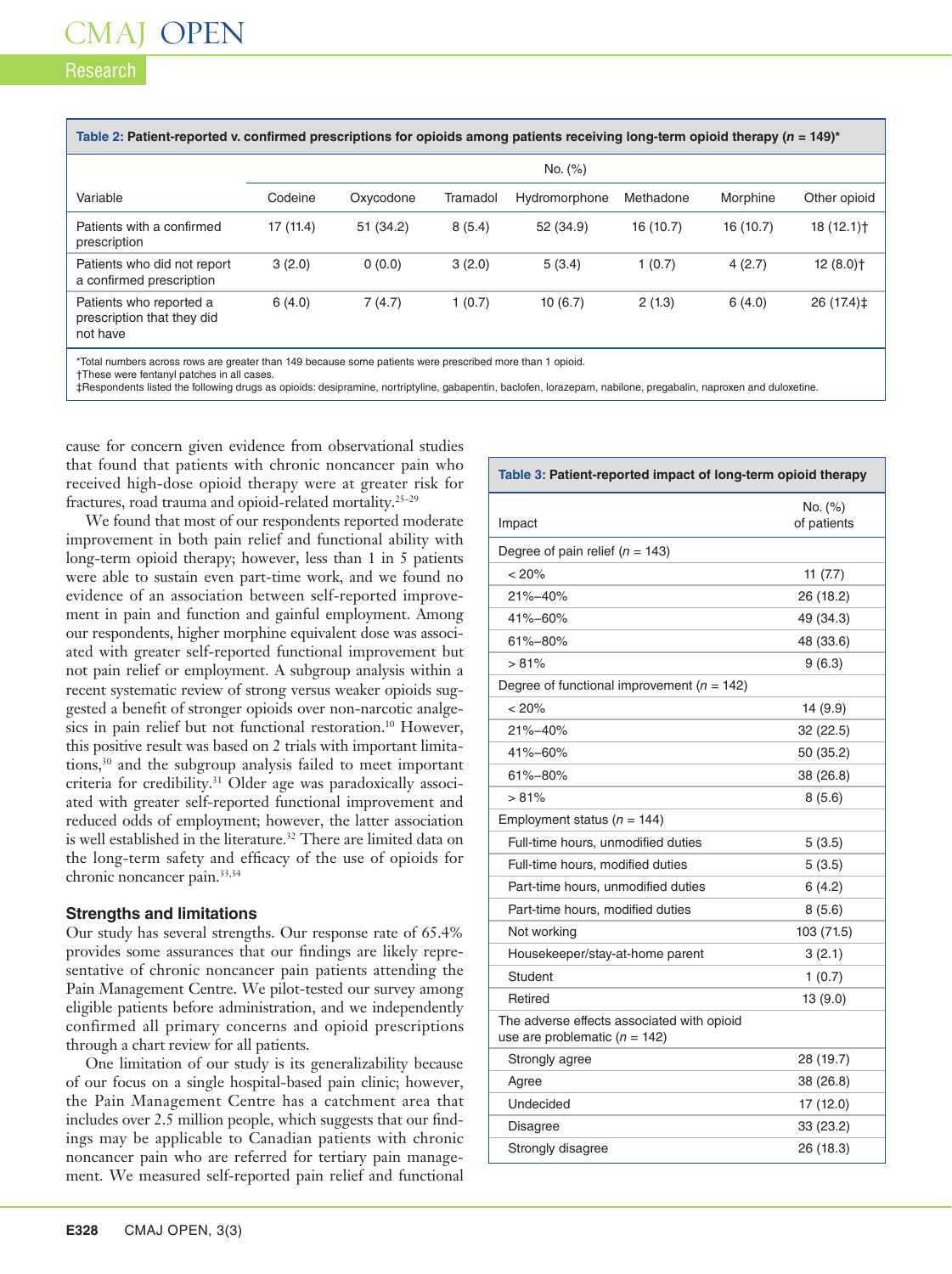|                                                                                                                                            | No. (%) of patients |           |           |           |                      |  |
|--------------------------------------------------------------------------------------------------------------------------------------------|---------------------|-----------|-----------|-----------|----------------------|--|
| Patient impression                                                                                                                         | Strongly<br>agree   | Agree     | Uncertain | Disagree  | Strongly<br>disagree |  |
| I was aware of this information before starting on<br>long-term opioid therapy ( $n = 143$ )                                               | 43 (30.1)           | 64 (44.8) | 18 (12.6) | 10(7.0)   | 8(5.6)               |  |
| This information makes me feel more positively about<br>long-term opioid therapy ( $n = 143$ )                                             | 25 (17.5)           | 61(42.7)  | 43(30.1)  | 13(9.1)   | 1(0.7)               |  |
| If I had this information before I began long-term opioid<br>therapy, I would have decided against long-term opioid<br>therapy $(n = 143)$ | 1(0.7)              | 7(4.9)    | 23(16.1)  | 66 (46.2) | 46 (32.2)            |  |
| Having read this information now, I am thinking about<br>stopping or decreasing my use of opioids ( $n = 143$ )                            | 0                   | 10(7.0)   | 24 (16.8) | 53 (37.1) | 56 (39.2)            |  |
| The pamphlet was too complicated/confusing $(n = 142)$                                                                                     | 1(0.7)              | 4(2.8)    | 16 (11.3) | 66 (46.5) | 55 (38.7)            |  |
| The pamphlet provided too much information ( $n = 141$ )                                                                                   | 0                   | 6(4.3)    | 16 (11.3) | 72 (51.1) | 47 (33.3)            |  |
| The pamphlet provided too little information ( $n = 141$ )                                                                                 | 3(2.1)              | 21(14.9)  | 19 (13.5) | 65 (46.1) | 33 (23.4)            |  |
| Reading the pamphlet answered all my questions about<br>long-term opioid therapy ( $n = 141$ )                                             | 22(15.6)            | 55 (39.0) | 38 (27.0) | 23(16.3)  | 4(2.1)               |  |
| Reading the pamphlet reduced my fears about long-term<br>opioid use $(n = 141)$                                                            | 12(8.5)             | 51 (36.2) | 48 (34.0) | 24 (17.0) | 6(4.3)               |  |
| Reading the pamphlet increased my fears about<br>long-term opioid use $(n = 141)$                                                          | 0                   | 16 (11.3) | 20(14.2)  | 73 (51.8) | 32 (22.7)            |  |

**Table 4: Patient impressions of the educational pamphlet "Are you thinking about taking opioids (painkillers) for your pain?"**

improvement from baseline in a cross-sectional survey, which is subject to recall bias. Although students surveyed patients for mostly half-days, they attended a mix of mornings and afternoons at the clinic, and there was no reason to suspect that their pattern of attendance would result in a selection bias. Furthermore, although we purposely chose nonclinicians to administer all surveys, some patients may have felt obligated to report improvement in pain and function to justify their long-term opioid use. Finally, we asked patients to report whether or not they would consider stopping opioid therapy after reading an educational pamphlet, and it is likely that a limited number of patients would endorse this decision because of cognitive dissonance.

#### **Conclusion and implications for practice and future research**

Our survey findings suggest that patients undergoing longterm opioid therapy for chronic noncancer pain can generally anticipate moderate pain relief and functional improvement, but troublesome adverse effects are common and re-engagement with competitive employment is rare. Rigorously conducted RCTs are needed to establish the role of long-term opioid therapy in the management of chronic noncancer pain. Many chronic noncancer pain patients are less than 65 years of age, and trials studying this population should include employment as an outcome measure. Prospective studies enrolling chronic noncancer pain patients at the time they are deciding whether or not to pursue opioid therapy are needed to further explore the impact of the educational pamphlet we administered. We found that many patients with chronic noncancer pain who received long-term

opioid therapy were unclear about what opioids they were prescribed; this suggests that there is a role for greater education about opioids and raises the possibility that some patients are not aware of the benefits and risks of the analgesics they are taking. Formal study of efforts to improve communication and understanding in the area are warranted.

#### **References**

- 1. Chapman CR, Lipschitz DL, Angst MS, et al. Opioid pharmacotherapy for chronic non-cancer pain in the United States: a research guideline for developing an evidence-base. *J Pain* 2010;11:807-29.
- 2. Sullivan MD, Edlund MJ, Fan M-Y, et al. Trends in use of opioids for noncancer pain conditions 2000-2005 in commercial and Medicaid insurance plans: the TROUP Study. *Pain* 2008;138:440-9.
- 3. Braden JB, Fan M-Y, Edlund MJ, et al. Trends in use of opioids by noncancer pain type 2000-2005 among Arkansas Medicaid and HealthCore enrollees: results from the TROUP study. *J Pain* 2008;9:1026-35.
- 4. Caudill-Slosberg MA, Schwartz LM, Woloshin S. Office visits and analgesic prescriptions for musculoskeletal pain in US: 1980 vs. 2000. *Pain* 2004; 109:514-9.
- 5. Silversides A. Ontario takes aim at painkiller abuse. *CMAJ* 2009;181:E141-2.
- 6. Gomes T, Mamdani MM, Paterson JM, et al. Trends in high-dose opioid prescribing in Canada. Can Fam Physician 2014;60:826-32.
- 7. *Opioid consumption motion chart.* Madison, WI: Board of Regents of the University of Wisconsin System; 2015. Available: http://ppsg.medicine.wisc.edu (accessed 2015 Aug. 14).
- 8. Kuehn BM. Opioid prescriptions soar: increase in legitimate use as well as abuse. *JAMA* 2007;297:249-51.
- 9. Boudreau D, Von Korff M, Rutter CM, et al. Trends in de-facto long-term opioid therapy for chronic non-cancer pain. *Pharmacoepidemiol Drug Saf* 2009;18:1166-75.
- 10. Furlan AD, Sandoval JA, Mailis-Gagnon A, et al. Opioids for chronic noncancer pain: a meta-analysis of effectiveness and side effects. *CMAJ* 2006;174:1589-94.
- 11. Vos T, Flaxman AD, Naghavi M, et al. Years lived with disability (YLDs) for 1160 sequelae of 289 diseases and injuries 1990-2010: a systematic analysis for the Global Burden of Disease Study 2010. *Lancet* 2012;380:2163-96.
- 12. Harris I, Mulford J, Solomon M, et al. Association between compensation status and outcome after surgery: a meta-analysis. *JAMA* 2005;293:1644-52.
- 13. Carol A, Matusa E, Buckley N, et al. Pilot project study on the usefulness of an informational document "Are you thinking about taking painkillers for your pain?". [poster] *Annual Meeting of the Canadian Pain Society*; 2013 May 8-10; Winnipeg.